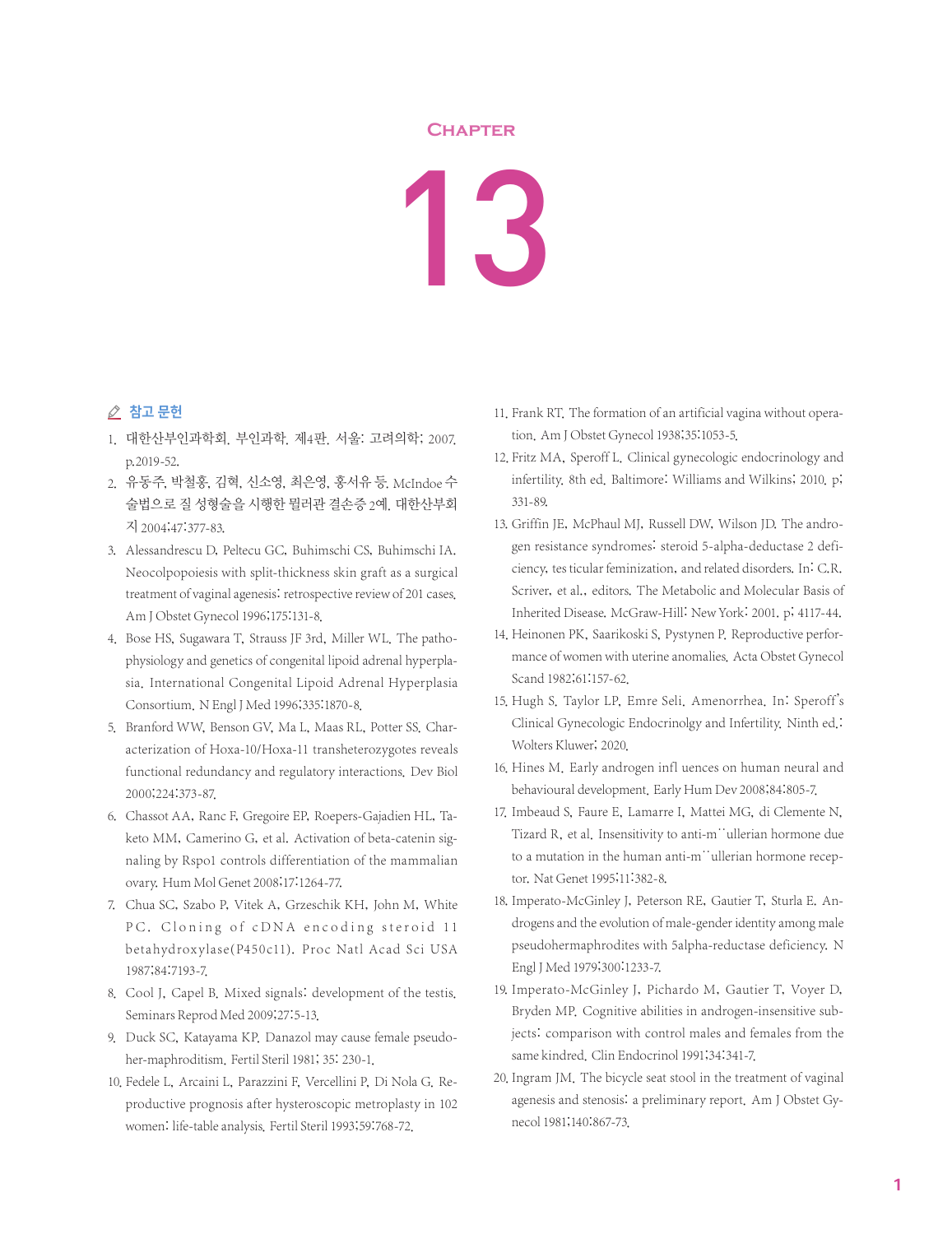- 21. Jeays-Ward K, Hoyle C, Brennan J, Dandonneau M, Alldus G, Capel B, et al. Endothelial and steroidogenic cell migration are regulated by WNT4 in the developing mammalian gonad. Development 2003;130:3663-70.
- 22. Jindal G, Kachhawa S, Meena GL, Dhakar G. Uterus didelphys with unilateral obstructed hemicagina with hematometrocolpos and hematosalpinx with ipsilateral agenesis. J Hum Reprod Sci 2009;2:87-9.
- 23. Kehagias DT, Smyrniotis VE, Karvounis EE, Gouliamos AD, Creatsas G. Large lipoma of the vulva. Eur J Obstet Gynecol Reprod Biol. 1999;84:5-6.
- 24. Klattig J, Englert C. The Mullerian duct: recent insights into its development and regression. Sex Dev 2007;1:271-8.
- 25. Kobayashi A, Shawlot W, Kania A, Behringer RR. Requirement of Lim1 for female reproductive tract development. Development 2004;131:539-49.
- 26. Krob G, Braun A, Kuhnle U. Geographical distribution, clinical findings, chromosomes and gonadal histology. Eur J Pediatr 1994;153:2-10.
- 27. Leung AK, Robson WL, Tay-Uyboco J. The incidence of labial fusion in children.J Paediatr Child Health 1993;29:235-6.
- 28. Levinson G, Zarate A, Guzman-Toledano R, Canales ES, Jimenez M. An XX female with sexual infantilism, absent gonads, and lack of Mullerian ducts.J Med Genet 1976;13:68-9.
- 29. Lin D, Sugawara T, Strauss JF 3rd, Clark BJ, Stocco DM, Saenger P, et al. Role of steroidogenic acute regulatory protein in adrenal and gonadal steroidogenesis. Science 1995;267:1828- 31.
- 30. McKusick VA. Transeverse vaginal septum (Hydrometrocolpos). Birth Defects 1971;7:326.
- 31. McLaren A. Development of the mammalian gonad: the fate of the supporting cell lineage. Bioessays 1991;13:151-6.
- 32. Merke DP, Bornstein SR, Avila NA, Chrousos GP. NIH conference. Future directions in the study and management of congenital adrenal hyperplasia due to 21-hydroxylase deficiency. Ann Intern Med 2002;136:320-34.
- 33. Meyer-Bahlburg HF, Dolezal C, Baker SW. New MI. Sexual orientation in women with classical or non-classical congenital adrenal hyperplasia as a function of degree of prenatal androgen excess. Arch Sex Behav 2008;37:85-99.
- 34. Michala L, Goswami D, Creighton SM, Conway GS. Swyer syndrome: presentation and outcomes. BJOG 2008;115:737- 41.
- 35. Miyamoto Y, Taniguchi H, Hamel F, Silversides DW, Viger RS. A GATA4/WT1 cooperation regulates transcription of genes required for mammalian sex determination and differentiation. BMC Mol Biol 2008;9:44.
- 36. Musich JR, Behrman SJ. Obstetric outcome before and after metroplasty in women with uterine anomalies. Obstet Gynecol 1978;52:63-6
- 37. Nahum GG. Uterine anomalies: How common are they, and what is their distributing among subtype? J Reprod Med 1998;43:877-87
- 38. New MI, del Balzo P, Crawford C, Speiser PW. The adrenal cortex. In: Kaplan SA, ed. Clinical pediatric endocrinology. Philadelphia: Saunders; 1990:181-234
- 39. Nordenstrom A, Servin A, Bohlin G, Larsson A, Wedell A. Sex-typed toy play behavior correlates with the degree of prenatal androgen exposure assessed by CYP21 genotype in girls with congenital adrenal hyperplasia. J Clin Endocrinol Metab 2002;87:5119-24.
- 40. Ohyama K. Disorders of sex differentiation caused by exogenous hormones. Nihon Rinsho. 2004;62:379-84.
- 41. Orvis GD, Behringer RR. Cellular mechanisms of Mullerian duct formation in the mouse. Dev Biol 2007;306:493-504.
- 42. Palmer SJ, Burgoyne PS. In situ analysis of fetal, prepuberal and adult XX--XY chimaeric mouse testes: Sertoli cells are predominantly, but not exclusively, XY. Development 1991;112:265-8.
- 43. Pasterski V, Hindmarsh P, Geffner M, Brook C, Brain C, Hines M. Increased aggression and activity level in 3- to 11-yearold girls with congenital adrenal hyperplasia (CAH). Horm Behav 2007;52:368-74.
- 44. Podlasek CA, Seo RM, Clemens JQ, Ma L, Maas RL, Bushman W. Hoxa-10 defi cient male mice exhibit abnormal development of the accessory sex organs. Dev Dyn 1999;214:1-12.
- 45. Quigley CA, De Bellis A, Marschke KB, el-Awady MK, Wilson EM, French FS. Androgen receptor defects: historical, clinical, and molecular perspectives. Endocr Rev 1995;16:271- 321.
- 46. Rock JA, Jones HW. Surgery for anomalies of the M<sup>\*\*</sup>ullerian ducts. In: Rock JA, Breech LL. TeLinde's Operative Gynecology 10th ed Philadelphia, JB. Lippincott; 2007. 539-84.
- 47. Rock JA, Zacur HA, Dlugi AM, Jones HW Jr. Pregnancy success following surgical correction of imperforate hymen and complete transverse vaginal septum. Obstet Gynecol 1982;59:448-51
- 48. Rock JA. Anomalous development of the vagina. Semin Reprod Endocrinol 1986;4:13-31.
- 49. Sekido R, Lovell-Badge R. Sex determination and SRY: down to a wink and a nudge? Trends Genet 2009;25:19-29.
- 50. Siiteri PK, Wilson JD. Testosterone formation and metabolism during male sexual differentiation in the human embryo. J Clin Endocrinol Metab 1974;38:113-25.